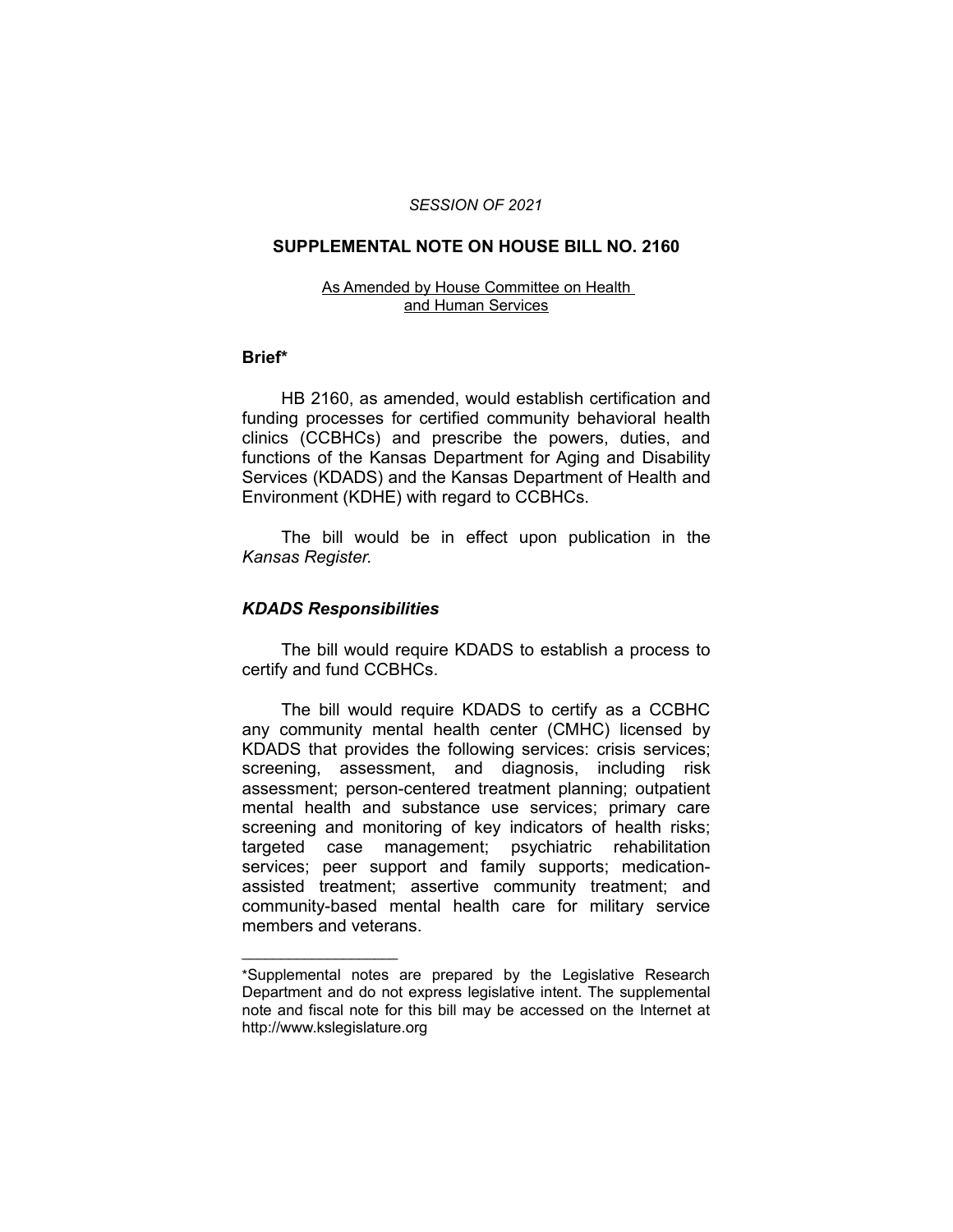## *KDHE Responsibilities*

The bill would require KDHE to establish a prospective payment system (PPS) under the Kansas Medical Assistance Program to fund CCBHCs. Daily or monthly rate payments would be allowed in the PPS.

The bill would require KDHE to submit to the Centers for Medicare and Medicaid Services (CMS) any approval request necessary to implement the PPS for CCBHCs.

## *Rules and Regulation Authority*

The bill would authorize KDADS and KDHE to adopt rules and regulations as necessary to implement and administer CCBHCs.

## *Date of Implementation*

The bill would require KDADS and KDHE to implement the CCBHC certification and funding processes and the PPS by May 1, 2022.

# **Background**

The bill was introduced by the House Committee on Health and Human Services at the request of Representative Lynn. The bill was one of the recommendations made by the 2020 Special Committee on Mental Health Modernization and Reform.

[*Note:* A companion bill, SB 138, has been introduced in the Senate.]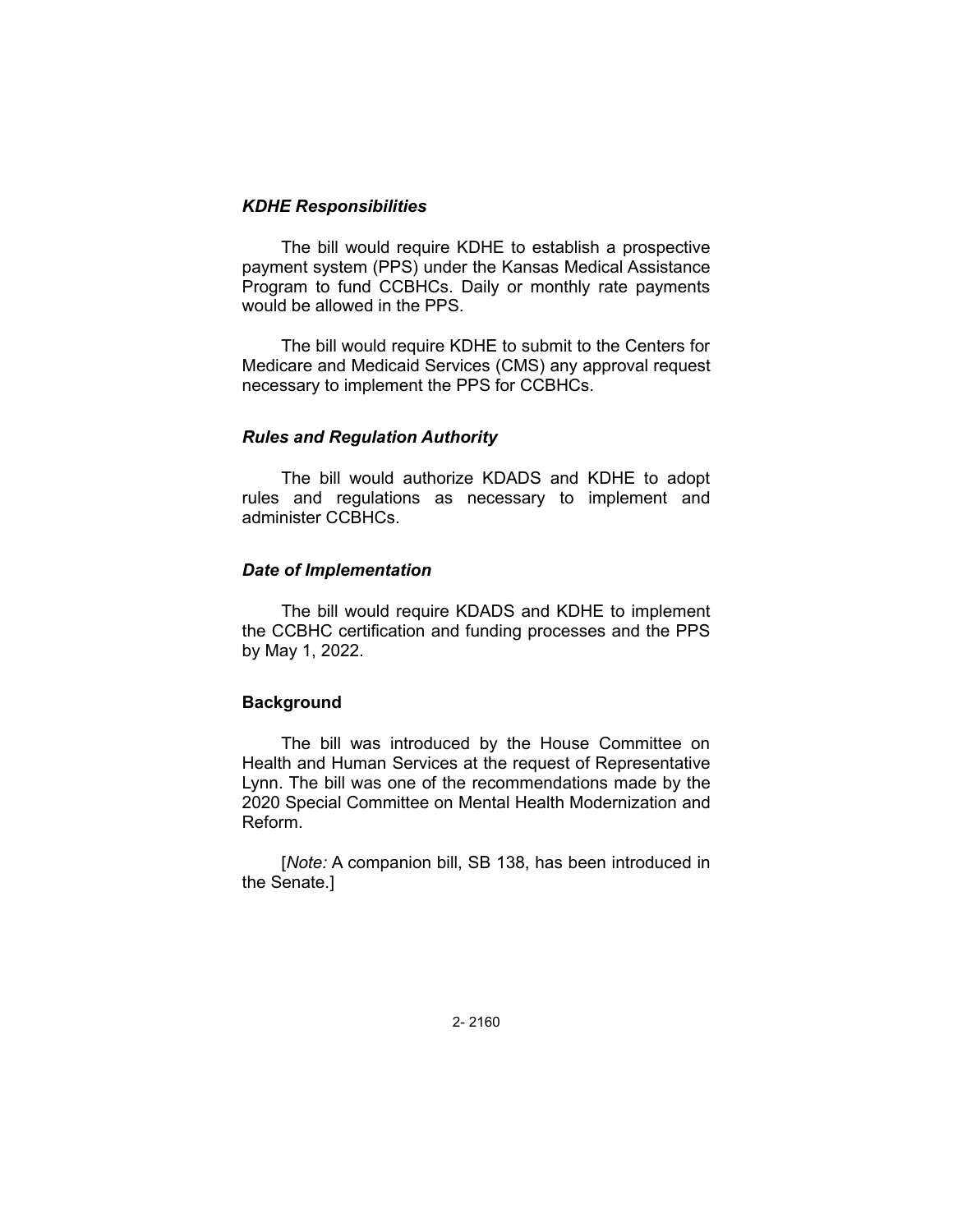## *House Committee on Health and Human Services*

In the House Committee hearing, **proponent** testimony was provided by representatives of the Association of Community Mental Health Centers of Kansas, Inc.; COMCARE of Sedgwick County; Four County Mental Health Center, Inc.; High Plains Mental Health Center; Johnson County Mental Health Center; Kansas Mental Health Coalition; and Wyandot Behavioral Health Network. The proponents generally stated the CCBHC model would provide a comprehensive range of mental health and substance use disorder 24-hour crisis care services and receive an enhanced Medicaid reimbursement rate based on the anticipated costs of expanding services to meet the needs of these complex populations. The proponents noted the state's shortage of mental health professionals, which is further challenged by being surrounded on all four borders by states that have either expanded Medicaid, implemented the CCBHC model, or both; providing those states with additional resources and the ability to recruit away already scarce Kansas behavioral health professionals. The proponents also noted an increased demand for services and stagnant reimbursement rates and stated the CCBHC model would provide an integrated and sustainably financed model for care delivery. The Four County Mental Health Center representative testified to the success of its CCBHC "look alike" program funded through a CCBHC-expansion grant from the Substance Abuse and Mental Health Services Administration and its goal to become a CCBHC by the end of the two-year grant cycle. Written-only **proponent** testimony was provided by the KanCare Advocates Network and the Kansas Association of Addiction Professionals.

**Neutral** testimony was provided by a representative of KDHE. The KDHE representative stated concerns with implementing the CCBHC model by July 1, 2021, and indicated, ideally, 18 months would be needed for implementation. The representative stated the CCBHC model was discussed at a high level during the 2020 Special Committee on Mental Health Modernization and Reform, but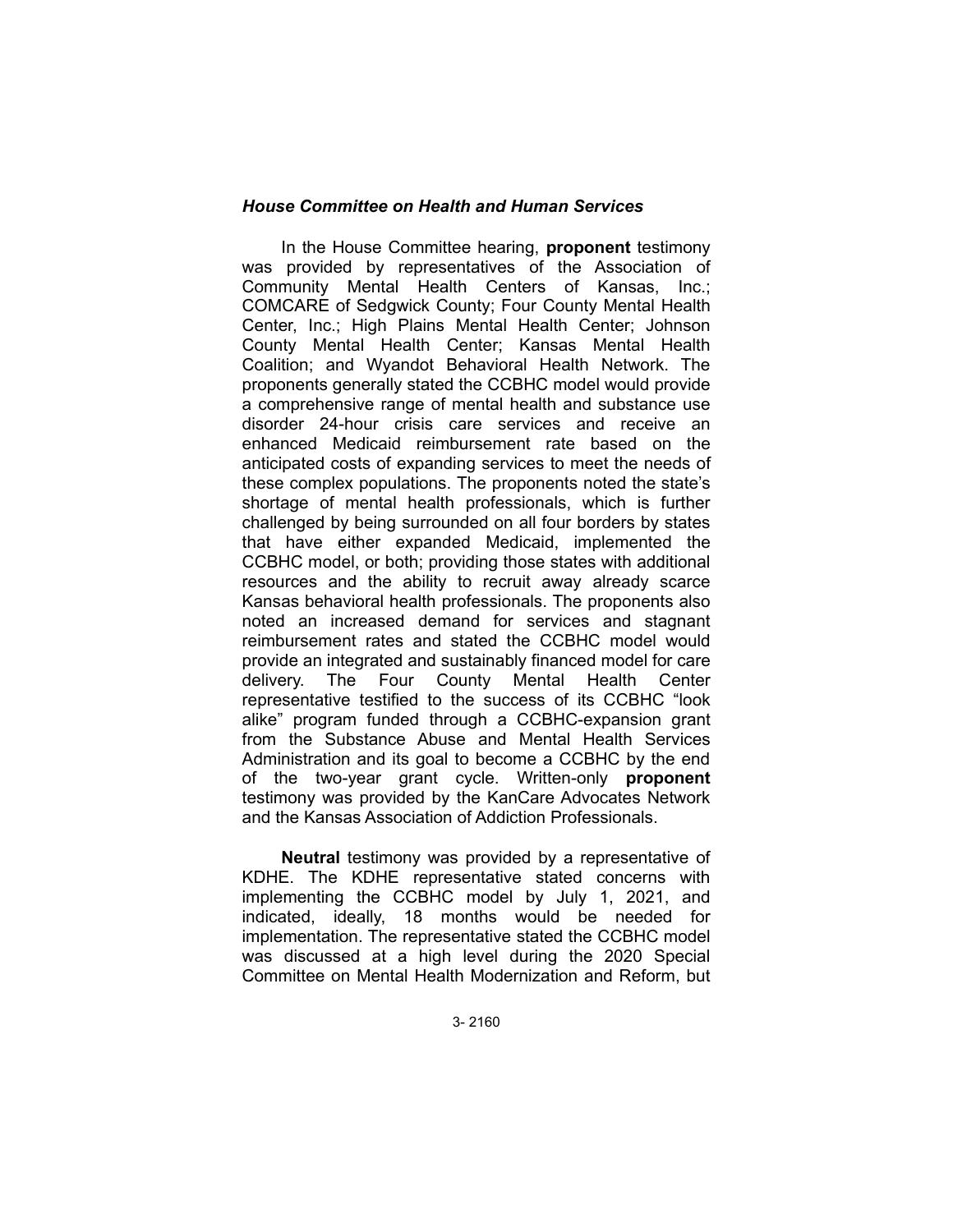establishing the program would be more complex. The representative stated CMS had requested 18 months to review and approve any 1115 waiver amendments or substantial state plan amendments. The PPS planning and rate setting process would involve the completion of multiple steps, including assessing the impact of the CCBHC model on 1115 waiver budget neutrality and addressing any budget neutrality concerns and developing a unique PPS rate would need to be developed for each CCBHC based on each facility's cost. Written-only **neutral** testimony was provided by KDADS.

#### No **opponent** testimony was provided.

The House Committee amended the bill to change the implementation date from July 1, 2021, to May 1, 2022.

### *Fiscal Information*

According to the fiscal note prepared by the Division of the Budget on the bill as introduced, although the bill would require a start date of no later than July 1, 2021, CMS recommends at least 18 months to allow for the drafting of a Medicaid state plan amendment or 1115 waiver amendment and an impact assessment of the CCBHC program on the State's 1115 waiver budget neutrality. This recommendation would make a fiscal year (FY) 2022 implementation date highly challenging. However, the fiscal effect is calculated assuming the July 2021 date. KDHE and KDADS estimate the combined cost for the agencies would range from \$43.0 million to \$74.2 million from all funding sources, including \$17.4 million to \$29.9 million from the State General Fund (SGF) for FY 2022. The expenditures are detailed below.

KDADS estimates that administrative costs would be \$1.1 million from SGF for FY 2022 associated with the creation of the CCBHC program. Included in these costs, KDADS estimates it would require an additional 14.00 FTE positions at a cost of \$616,858 for salaries and benefits.